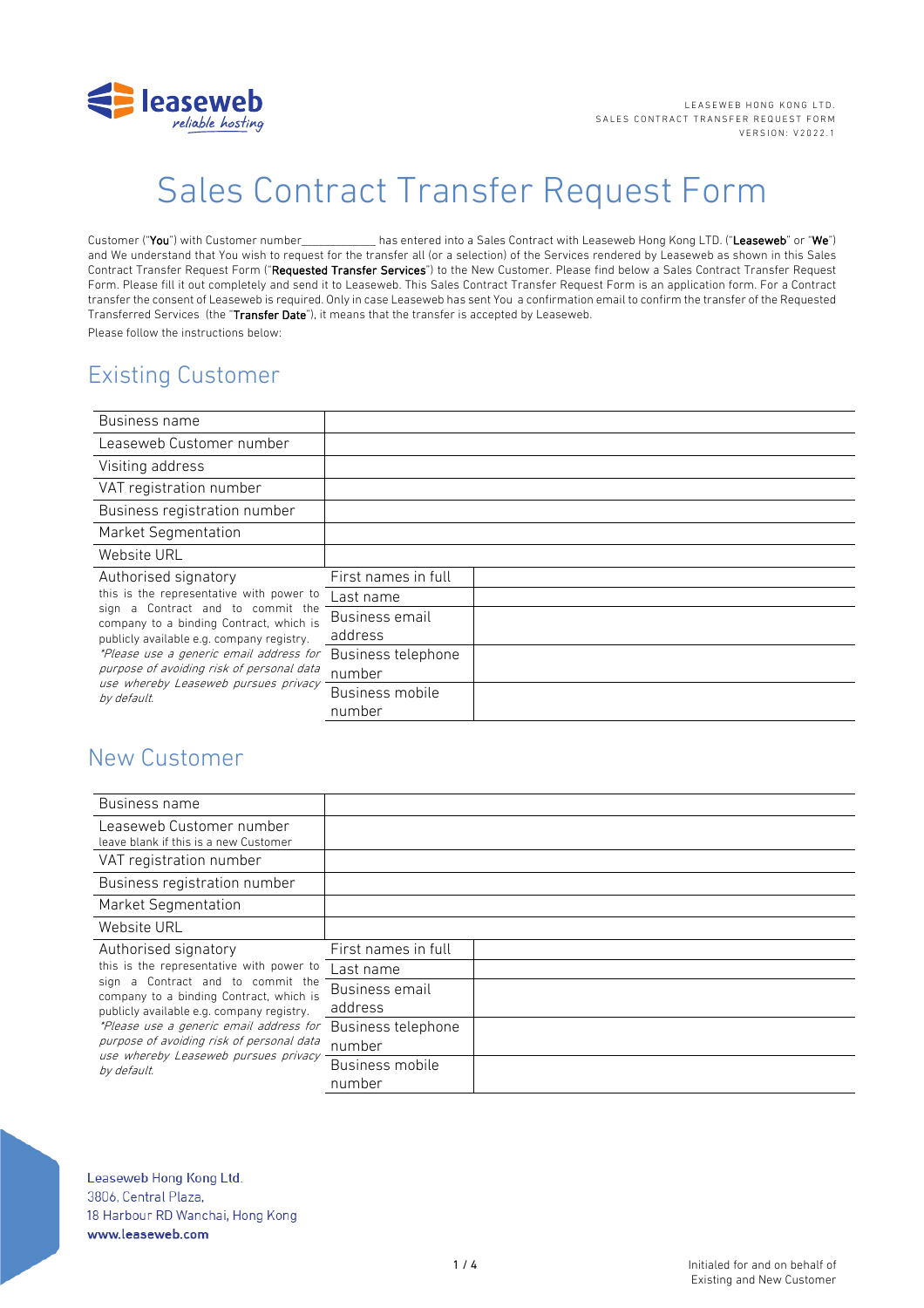

## New Customer

### Visiting address

| Address                |  |
|------------------------|--|
| Zipcode                |  |
| City                   |  |
| Country                |  |
| Postal address         |  |
| Address                |  |
| Zipcode                |  |
| City                   |  |
| Country                |  |
| <b>Billing address</b> |  |
| Address                |  |
| Zipcode                |  |
| City                   |  |
| Country                |  |

| Primary contact person<br>(if not the same as authorized<br>signatory) | First names in full |  |
|------------------------------------------------------------------------|---------------------|--|
|                                                                        | Last name           |  |
|                                                                        | Business email      |  |
|                                                                        | address             |  |
|                                                                        | Business telephone  |  |
|                                                                        | number              |  |
|                                                                        | Business mobile     |  |
|                                                                        | number              |  |
| Technical department contact                                           | Business email      |  |
|                                                                        | address             |  |
|                                                                        | Business telephone  |  |
|                                                                        | number              |  |
| Financial department contact                                           | Business email      |  |
|                                                                        | address             |  |
|                                                                        | Business telephone  |  |
|                                                                        | number              |  |
|                                                                        |                     |  |

# Requested Transfer Services:

### All Services:

YES, requested transfer for all Services

NO, requested transfer for the following Services:

Leaseweb Hong Kong Ltd. 3806, Central Plaza, 18 Harbour RD Wanchai, Hong Kong www.leaseweb.com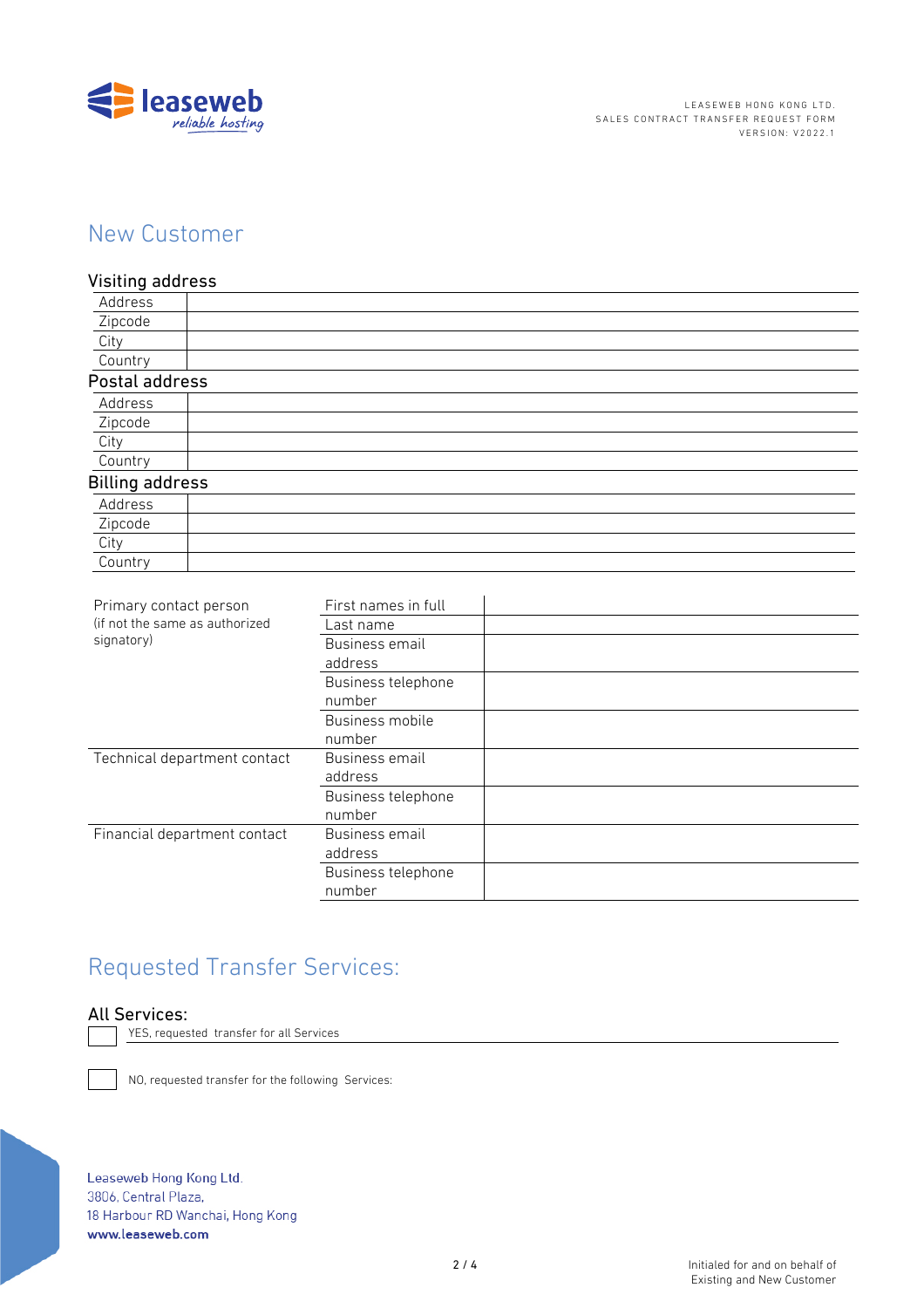

### Requested Transfer Services (specify Service(s) ID's):

The Service ID can be found in the Customer Portal

| . ب      |                                                                                                                                                                                                                                   |
|----------|-----------------------------------------------------------------------------------------------------------------------------------------------------------------------------------------------------------------------------------|
| 4.       |                                                                                                                                                                                                                                   |
| h<br>. ب |                                                                                                                                                                                                                                   |
| $\sim$   | $\mathbf{r}$ , and the contract of the contract of the contract of the contract of the contract of the contract of the contract of the contract of the contract of the contract of the contract of the contract of the contract o |

Please attach a separate overview signed by both parties if more space is required

#### Reason for Requested Transfer of Services above:

- o Sale of Business including the Requested Transfer of Services based on a Purchase Asset agreement including existing supplier contracts, please add and provide such contracts for proof.
- o Other, namely

### **Leaseweb only accepts Sales Contract Transfer Request once per calendar year, unless Customer provides specific circumstances for exemption that you need to proof to Leaseweb case by case.**

#### Terms and conditions:

#### 1. ASSIGNMENT AND TRANSFER; SUBJECT TO APPROVAL

**1.1.** Under the conditions precedent that (i) Leaseweb grants its written consent and cooperation by means of its email confirmation; and (ii) Existing Customer has paid all sums that are due and payable by Customer to Leaseweb, Existing Customer herewith assigns and Leaseweb agrees to the transfer to New Customer, and New Customer herewith accepts from Existing Customer, the Requested Transfer Services and all of Existing Customer's rights and obligations towards Leaseweb under the Sales Contract, with effect from the Transfer Date.

#### 2. APPLICABLE CONTRACT DOCUMENTATIONS

**2.1.** New Customer is aware that Leaseweb applies B2B Sales Terms and Conditions, which B2B Sales Terms and Conditions include provisions to ensure compliance with the General Data Protection Regulation, and Acceptable Use Policies with respect to the use of its Services and that such are applicable to – and part of - the Requested Transfer Services. New Customer is further aware that the scope and nature of the services offered by Leaseweb are set forth in the Services Specifications, that the performance parameters or service levels with respect to the services offered by Leaseweb are set forth in the Support and Service Levels; and that such are applicable to -and part of- the Requested Transfer Services.

**2.2.** Existing Customer and New Customer hereby assume and agree that as from the Transfer Date the Sales Terms and Conditions, the Policies, Services Specifications, Support and Service Levels and the applicable privacy statement have been made available electronically and are published at https://www.leaseweb.com/legal.

#### 3. LIABILITY

**3.1.** Existing Customer will remain liable for payments before Transfer Date as well as for payments after Transfer Date in the event the New Customer does not fulfill its payment obligation for the Transferred Services.

**3.2.** After Transfer Date, New Customer will be liable for the payments of all the Requested Transfer Services.

#### 4. NON-ASSIGNMENT

**4.1.** If any Special Conditions as special contract rights were mutually agreed upon between Leaseweb and the Existing Customer, these Special Conditions are not eligible for any assignment. As a result, these Special Conditions will not deemed to be assigned or transferred to New Customer and the New Customer is not entitled to any Special Conditions that were agreed with the Existing Customer.

Leaseweb Hong Kong Ltd. 3806, Central Plaza, 18 Harbour RD Wanchai, Hong Kong www.leaseweb.com